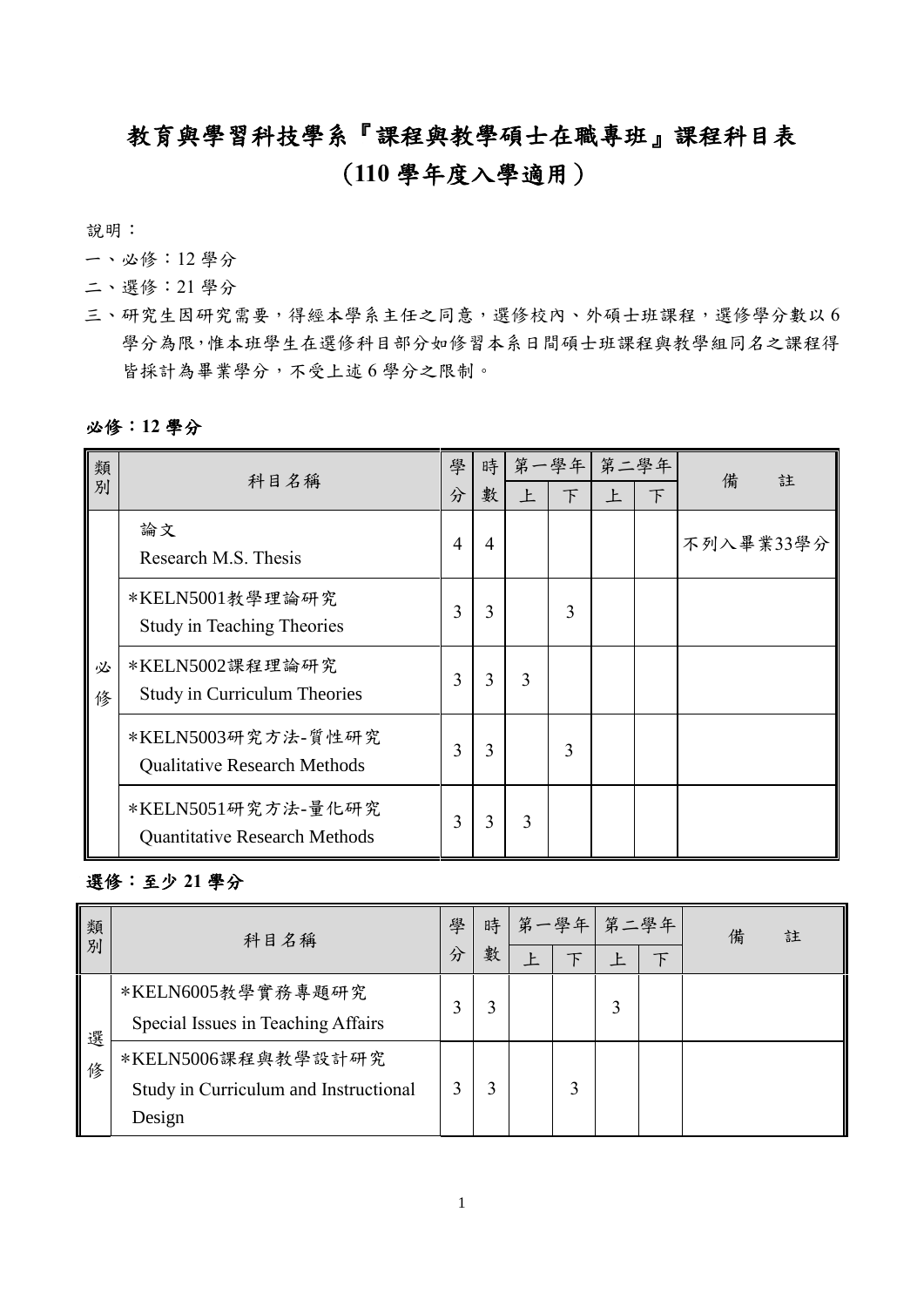| 類<br>別 | 科目名稱                                                                             | 學<br>分         | 時<br>數 | 上 | 第一學年 第二學年<br>F | 上 |   | 註<br>備 |
|--------|----------------------------------------------------------------------------------|----------------|--------|---|----------------|---|---|--------|
|        | *KELN5007教育行動研究<br><b>Educational Action Research</b>                            | 3              | 3      |   | 3              |   | 下 |        |
|        | *KELN5008教育統計學<br><b>Educational Statistics</b>                                  | 3              | 3      |   | 3              |   |   |        |
|        | *KELN6009課程與教學革新專題研究<br>Study in Curriculum and Instructional<br>Innovation      | 3              | 3      |   |                |   | 3 |        |
|        | *KELN6010多元評量研究<br>Study in Alternative Assessment                               | 3              | 3      |   |                | 3 |   |        |
|        | *KELN5011教學技巧與策略研究<br>Study in Teaching Skills and Strategies                    | 3              | 3      | 3 |                |   |   |        |
|        | *KELN6012多元文化教育研究<br>Study in Multicultural Education                            | 3              | 3      |   |                |   | 3 |        |
|        | *KELN6013數位化教學設計與評量研究<br>Study in Digital Instructional Design<br>and Assessment | $\overline{3}$ | 3      |   |                | 3 |   |        |
|        | *KELN5014教學媒材製作與應用<br><b>Educational Media Development and</b><br>Application    | 3              | 3      | 3 |                |   |   |        |
|        | *KELN5025跨領域STEAM教育專題研<br>究<br>Seminar on Interdisciplinary STEAM<br>Education   | 3              | 3      |   | 3              |   |   |        |
|        | *KELN5016新興科技與教學創新<br>New Technologies and Innovative<br>Teaching                | 3              | 3      |   | 3              |   |   |        |
|        | *KELN6017 流行文化與教育<br>Popular Culture and Education                               | 3              | 3      |   |                |   | 3 |        |
|        | KELN6018領域教材教法研究<br><b>Advanced Research on Teaching</b><br>Materials and Method | 3              | 3      |   |                | 3 |   |        |